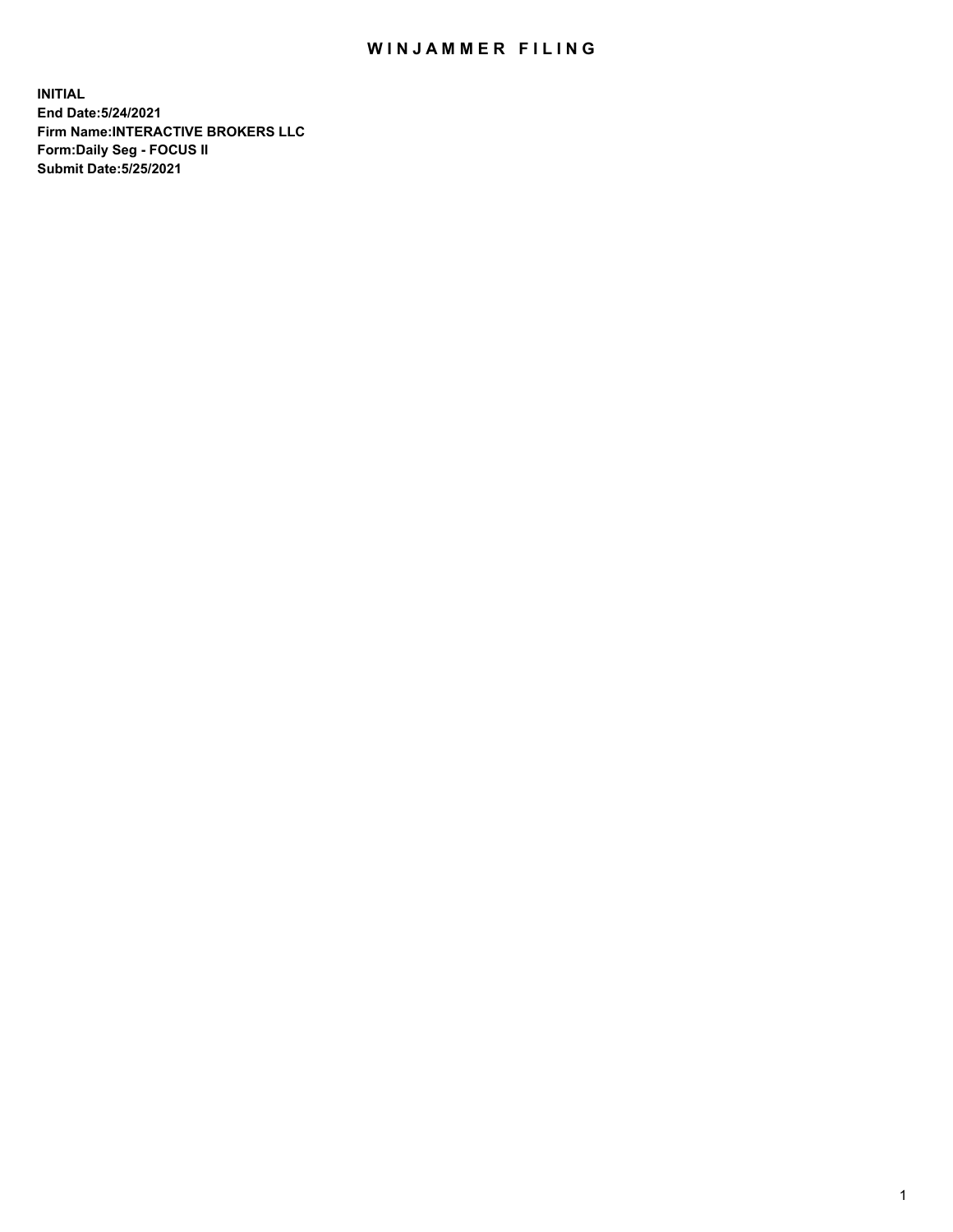**INITIAL End Date:5/24/2021 Firm Name:INTERACTIVE BROKERS LLC Form:Daily Seg - FOCUS II Submit Date:5/25/2021 Daily Segregation - Cover Page**

| Name of Company                                                                                                                                                                                                                                                                                                                | <b>INTERACTIVE BROKERS LLC</b>                                                   |  |
|--------------------------------------------------------------------------------------------------------------------------------------------------------------------------------------------------------------------------------------------------------------------------------------------------------------------------------|----------------------------------------------------------------------------------|--|
| <b>Contact Name</b>                                                                                                                                                                                                                                                                                                            | James Menicucci                                                                  |  |
| <b>Contact Phone Number</b>                                                                                                                                                                                                                                                                                                    | 203-618-8085                                                                     |  |
| <b>Contact Email Address</b>                                                                                                                                                                                                                                                                                                   | jmenicucci@interactivebrokers.c<br>om                                            |  |
| FCM's Customer Segregated Funds Residual Interest Target (choose one):<br>a. Minimum dollar amount: ; or<br>b. Minimum percentage of customer segregated funds required:% ; or<br>c. Dollar amount range between: and; or<br>d. Percentage range of customer segregated funds required between:% and%.                         | <u>0</u><br>$\overline{\mathbf{0}}$<br>155,000,000 245,000,000<br>0 <sub>0</sub> |  |
| FCM's Customer Secured Amount Funds Residual Interest Target (choose one):<br>a. Minimum dollar amount: ; or<br>b. Minimum percentage of customer secured funds required:% ; or<br>c. Dollar amount range between: and; or<br>d. Percentage range of customer secured funds required between:% and%.                           | <u>0</u><br>$\overline{\mathbf{0}}$<br>80,000,000 120,000,000<br>0 <sub>0</sub>  |  |
| FCM's Cleared Swaps Customer Collateral Residual Interest Target (choose one):<br>a. Minimum dollar amount: ; or<br>b. Minimum percentage of cleared swaps customer collateral required:% ; or<br>c. Dollar amount range between: and; or<br>d. Percentage range of cleared swaps customer collateral required between:% and%. | <u>0</u><br>$\underline{\mathbf{0}}$<br>0 <sub>0</sub><br>0 <sub>0</sub>         |  |

Attach supporting documents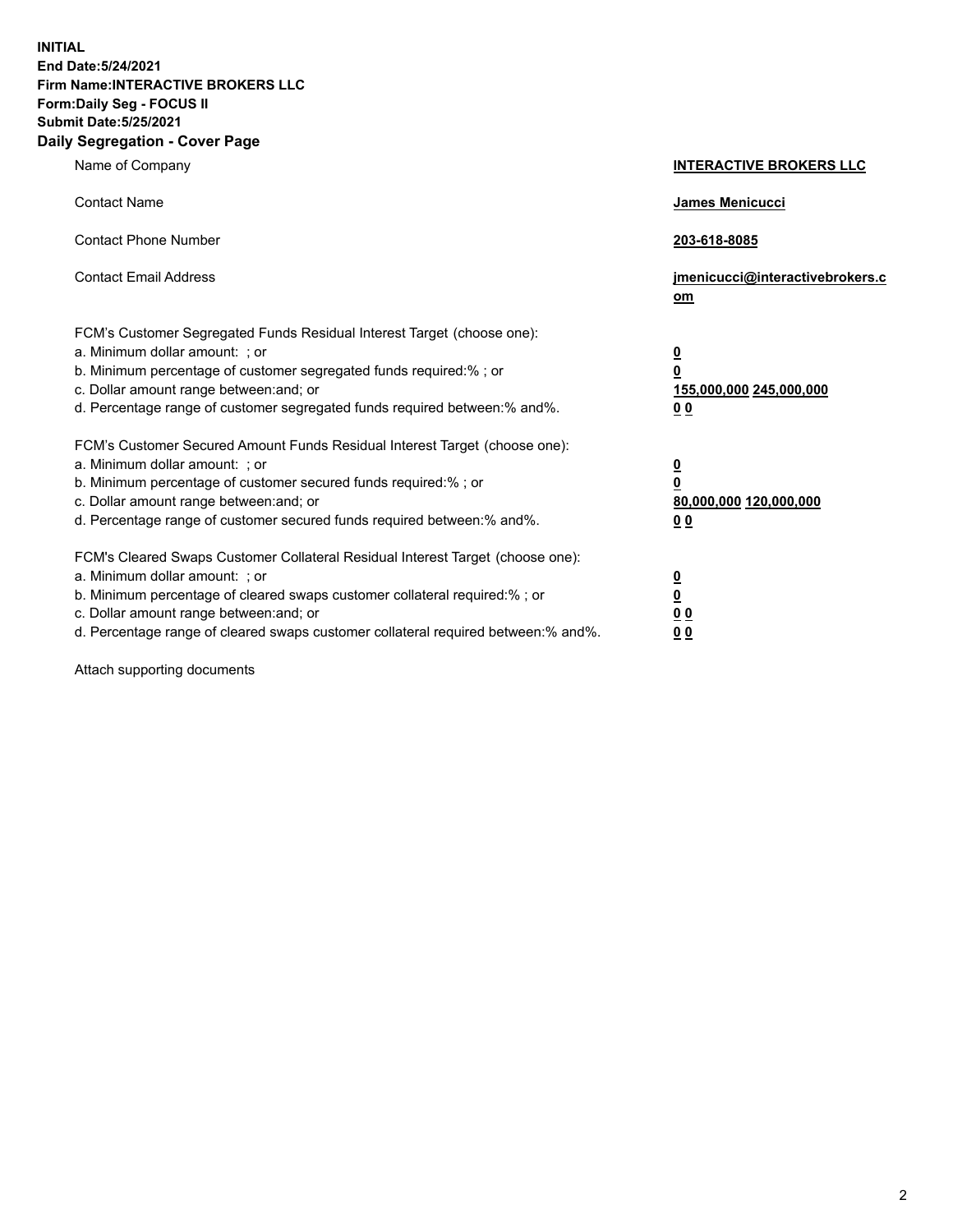**INITIAL End Date:5/24/2021 Firm Name:INTERACTIVE BROKERS LLC Form:Daily Seg - FOCUS II Submit Date:5/25/2021 Daily Segregation - Secured Amounts**

## Foreign Futures and Foreign Options Secured Amounts Amount required to be set aside pursuant to law, rule or regulation of a foreign government or a rule of a self-regulatory organization authorized thereunder **0** [7305] 1. Net ledger balance - Foreign Futures and Foreign Option Trading - All Customers A. Cash **501,037,321** [7315] B. Securities (at market) **0** [7317] 2. Net unrealized profit (loss) in open futures contracts traded on a foreign board of trade **14,248,076** [7325] 3. Exchange traded options a. Market value of open option contracts purchased on a foreign board of trade **103,878** [7335] b. Market value of open contracts granted (sold) on a foreign board of trade **-6,588** [7337] 4. Net equity (deficit) (add lines 1. 2. and 3.) **515,382,687** [7345] 5. Account liquidating to a deficit and account with a debit balances - gross amount **4,914** [7351] Less: amount offset by customer owned securities **0** [7352] **4,914** [7354] 6. Amount required to be set aside as the secured amount - Net Liquidating Equity Method (add lines 4 and 5) **515,387,601** [7355] 7. Greater of amount required to be set aside pursuant to foreign jurisdiction (above) or line 6. **515,387,601** [7360] FUNDS DEPOSITED IN SEPARATE REGULATION 30.7 ACCOUNTS 1. Cash in banks A. Banks located in the United States **94,381,755** [7500] B. Other banks qualified under Regulation 30.7 **0** [7520] **94,381,755** [7530] 2. Securities A. In safekeeping with banks located in the United States **300,000,000** [7540] B. In safekeeping with other banks qualified under Regulation 30.7 **0** [7560] **300,000,000** [7570] 3. Equities with registered futures commission merchants A. Cash **0** [7580] B. Securities **0** [7590] C. Unrealized gain (loss) on open futures contracts **0** [7600] D. Value of long option contracts **0** [7610] E. Value of short option contracts **0** [7615] **0** [7620] 4. Amounts held by clearing organizations of foreign boards of trade A. Cash **0** [7640] B. Securities **0** [7650] C. Amount due to (from) clearing organization - daily variation **0** [7660] D. Value of long option contracts **0** [7670] E. Value of short option contracts **0** [7675] **0** [7680] 5. Amounts held by members of foreign boards of trade A. Cash **245,107,679** [7700] B. Securities **0** [7710] C. Unrealized gain (loss) on open futures contracts **3,596,049** [7720] D. Value of long option contracts **103,878** [7730] E. Value of short option contracts **-6,588** [7735] **248,801,018** [7740] 6. Amounts with other depositories designated by a foreign board of trade **0** [7760] 7. Segregated funds on hand **0** [7765] 8. Total funds in separate section 30.7 accounts **643,182,773** [7770] 9. Excess (deficiency) Set Aside for Secured Amount (subtract line 7 Secured Statement Page 1 from Line 8) **127,795,172** [7380] 10. Management Target Amount for Excess funds in separate section 30.7 accounts **80,000,000** [7780] 11. Excess (deficiency) funds in separate 30.7 accounts over (under) Management Target **47,795,172** [7785]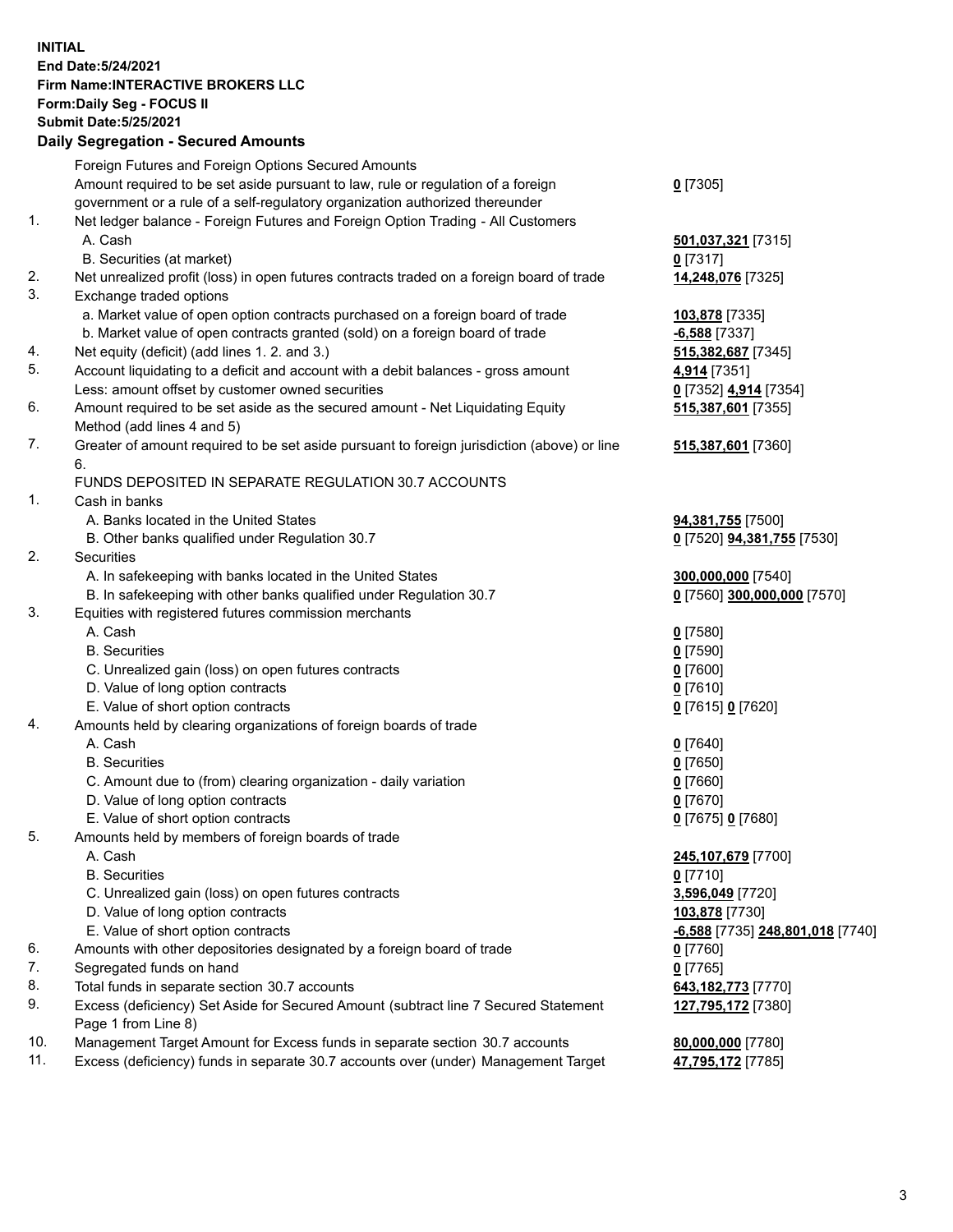**INITIAL End Date:5/24/2021 Firm Name:INTERACTIVE BROKERS LLC Form:Daily Seg - FOCUS II Submit Date:5/25/2021 Daily Segregation - Segregation Statement** SEGREGATION REQUIREMENTS(Section 4d(2) of the CEAct) 1. Net ledger balance A. Cash **6,822,372,356** [7010] B. Securities (at market) **0** [7020] 2. Net unrealized profit (loss) in open futures contracts traded on a contract market **274,007,862** [7030] 3. Exchange traded options A. Add market value of open option contracts purchased on a contract market **304,445,993** [7032] B. Deduct market value of open option contracts granted (sold) on a contract market **-245,108,029** [7033] 4. Net equity (deficit) (add lines 1, 2 and 3) **7,155,718,182** [7040] 5. Accounts liquidating to a deficit and accounts with debit balances - gross amount **1,268,178** [7045] Less: amount offset by customer securities **0** [7047] **1,268,178** [7050] 6. Amount required to be segregated (add lines 4 and 5) **7,156,986,360** [7060] FUNDS IN SEGREGATED ACCOUNTS 7. Deposited in segregated funds bank accounts A. Cash **1,710,459,262** [7070] B. Securities representing investments of customers' funds (at market) **3,255,987,000** [7080] C. Securities held for particular customers or option customers in lieu of cash (at market) **0** [7090] 8. Margins on deposit with derivatives clearing organizations of contract markets A. Cash **1,983,472,427** [7100] B. Securities representing investments of customers' funds (at market) **365,649,669** [7110] C. Securities held for particular customers or option customers in lieu of cash (at market) **0** [7120] 9. Net settlement from (to) derivatives clearing organizations of contract markets **37,394,910** [7130] 10. Exchange traded options A. Value of open long option contracts **304,141,232** [7132] B. Value of open short option contracts **-244,981,597** [7133] 11. Net equities with other FCMs A. Net liquidating equity **0** [7140] B. Securities representing investments of customers' funds (at market) **0** [7160] C. Securities held for particular customers or option customers in lieu of cash (at market) **0** [7170] 12. Segregated funds on hand **0** [7150] 13. Total amount in segregation (add lines 7 through 12) **7,412,122,903** [7180] 14. Excess (deficiency) funds in segregation (subtract line 6 from line 13) **255,136,543** [7190] 15. Management Target Amount for Excess funds in segregation **155,000,000** [7194] 16. Excess (deficiency) funds in segregation over (under) Management Target Amount Excess **100,136,543** [7198]